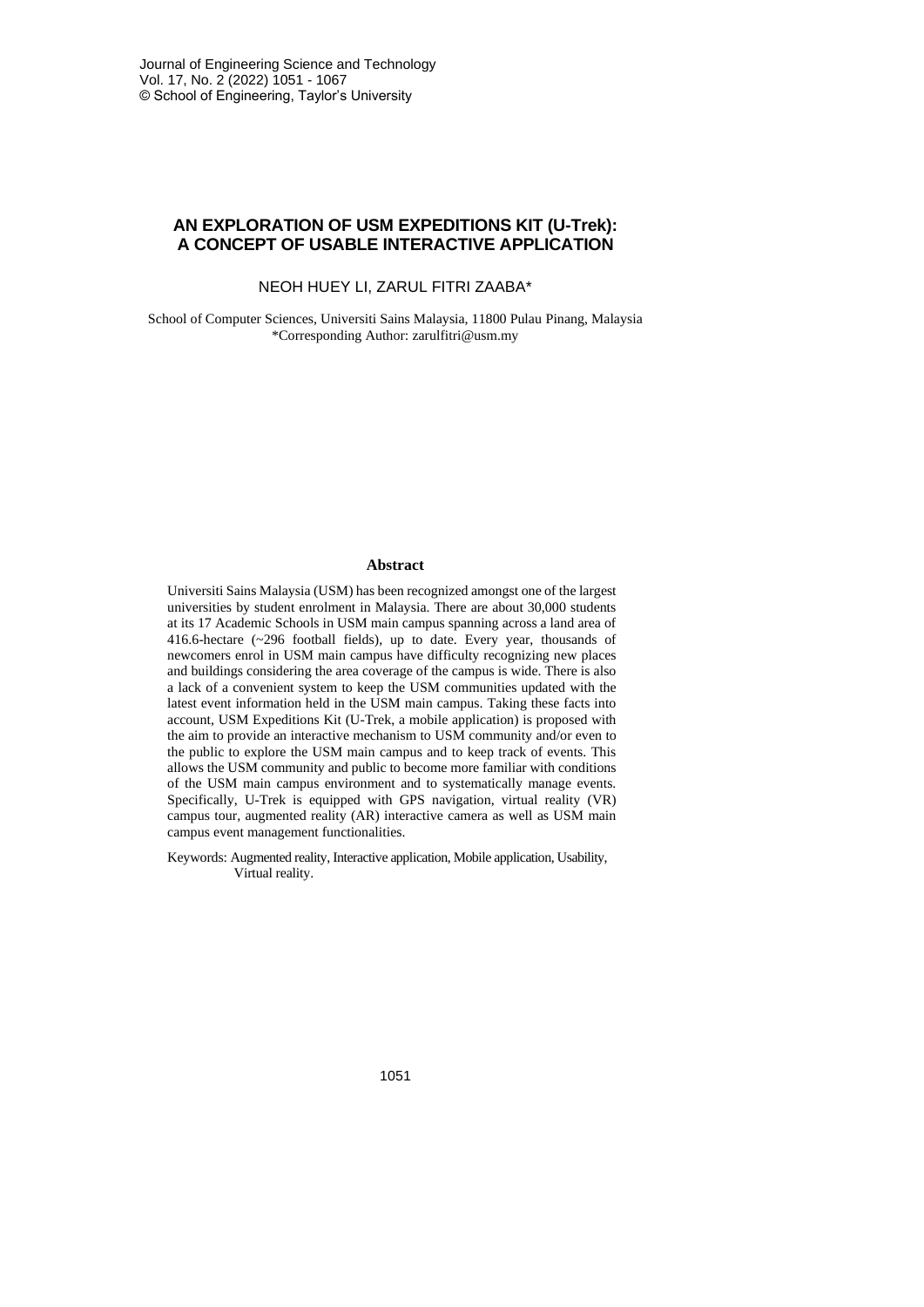#### **1. Introduction**

Universiti Sains Malaysia (USM) is the first Accelerated Programme for Excellence (APEX) university in Malaysia. APEX, in general, is a fast track developing programme that helps tertiary institutions achieve the world class status. Annually, thousands of new students, i.e., undergraduate or postgraduate, will register themselves into USM and orientation will be introduced to new students to allow them to become more familiar with the new environment [1]. One of the orientation activities includes the campus-walk exploration. However, the explored areas are not wide enough (since USM main campus that spans across a land area of 416.6-hectare site is too huge to explore) and thereby, it is insufficient to give a crystal-clear view of USM environment to the new students. On top of that, majority of the USM communities and public are not kept updated with the latest event information held in the USM main campus. It is noteworthy that lots of events will be held in USM main campus occasionally and the event organizers will promote their events to the USM community and public via setting up the event information booth, distributing flyers, pasting posters and/or social media advertising such as USMinfo [2]. Unfortunately, majority of the USM community and public tend to miss out those important events considering they are unaware of these activities.

Abdul Rahman et al. [3] and Chou et al. [4] indicate that it is essential to have a user friendly and usable application so that users will be able to enjoy its functionalities. In addition, the looks and feels of such application make it more meaningful. According to Chen et al. [5] and Wang et al. [6], GPS navigation apps have gained in popularity nowadays since their functions have the capabilities helping users arrive an unfamiliar destination speedily and effortlessly. On top of that, virtual reality (VR) technology demonstrating the real environment allows users to observe virtual environments and feel like as if they are there. Specifically, this VR technology contains three main characteristics, i.e., immersion, interactivity and imagination [7]. Augmented reality (AR, variation of VR) is also an advanced and sophisticated technology to enhance users' learning interest [4, 8, 9]. A correct image processing technique is needed to ensure that the application can be interactive and usable to be used [10, 11].

USM main campus has quite a complete facilities and infrastructures such as 17 Academic schools, sports venues, cafeteria, hostels and so forth [2]. Among them, it is noteworthy that USM Archeology Gallery and Tengku Fauziah Museum have been recognized as hidden gems in USM [12]. All these buildings and landmarks' names and numbers, unfortunately, make no sense at all. USM is like a maze to USM community or public during their first visit and thus, there has a much higher chance of getting lost in the campus considering they may lack background information about these places.

With the aim of helping the USM community and public attain and maintain a healthy balance among life, work, and study, it is also worth to mention that lots of events have been organized in USM main campus for them to take part [12]. However, USM communities and public demonstrated low levels of awareness of these activities, regrettably, because of their busy working and academic schedules as well as the lack of visibility. Additionally, the event organizers might suffer from budget constraint to promote their events in USM since they might not be able to find sufficient sponsorships to support for these events. As a result, most of these events do not get an overwhelming response from USM community associated with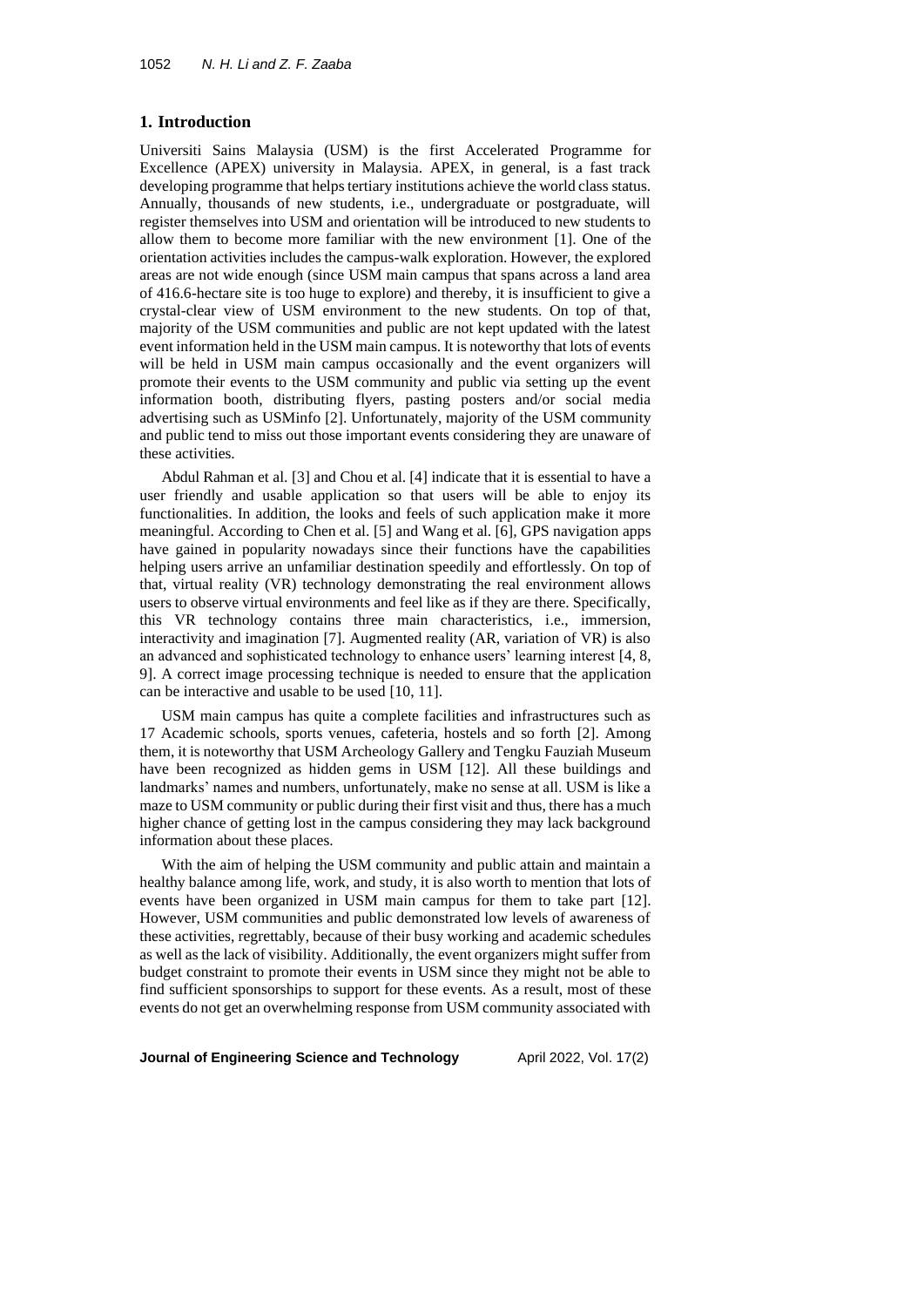the lack of publicity. There is also a must for the USM community and public to register themselves for their interested events in the event booth manually. This registration method is time-consuming and tends to make the situation worse.

The main objective of this paper is to propose a university application (USM Expeditions Kit, U-Trek) with the aim to encourage the USM community and public to explore the USM main campus in an interactive way, to keep them on track of all the events held in USM main campus and to help them register their interested events online.

In general, this paper is structured as follows. Section 1 provides an overview and motivation to introduce the USM Expeditions Kits, U-Trek; Section 2 provides related studies to give the readers a general overview of the areas of this particular study: (i) Preliminary studies and (ii) A system requirements; Section 3 explains the system architecture and the modules involved in U-Trek; Section 4 explains the overall discussion and finally section 5 ends with the conclusion.

### **2. Related Studies**

Table 1 is the feature comparison table of 5 local university applications. It is clearly shown in Table 1 that most of the local applications do provide location description to the users. However, some of them suffer from shortcomings in terms of providing insufficient location information, e.g., USM Survival Kit gives no information regarding the School of Languages, Literacies, and Translation. On top of that, GPS navigation is an unpopular feature in most of the local university applications associated with the fact that USM Virtual Tour and GuideMe@UTM do offer the navigation feature.

Taking these facts into account, users are forced to employ another GPS navigation application if they wish to obtain the route information. Among these aforementioned 5 applications, it is noteworthy that USM Virtual Tour is the only application with AR technology that allows users to learn point of interest information in an interactive way, while UKM Explorer is the only local application that integrates the VR campus tour. However, the event related functionalities such as event information, online registration and notification were not included in all local university applications, unfortunately, as shown in Table 1.

| <b>Features</b>                    | <b>USM</b><br><b>Survival</b><br>Kit | <b>USM</b><br>Virtual<br>Tour | UKM<br><b>Explorer</b> | <b>UNIMAS</b><br><b>Now</b> | Guide<br>Me@<br>UTM |
|------------------------------------|--------------------------------------|-------------------------------|------------------------|-----------------------------|---------------------|
| Location<br>description            | اد                                   | ٦Ι                            |                        | X                           | V                   |
| <b>GPS</b> navigation              | $\times$                             | $\mathcal{L}$                 | $\times$               | $\times$                    | V                   |
| <b>AR-related</b><br>functionality | $\times$                             | اد                            | $\times$               | $\times$                    | X                   |
| VR campus tour                     | $\times$                             | X                             | $\mathcal{N}$          | $\times$                    | $\times$            |
| <b>Event description</b>           | X                                    | X                             | $\times$               | $\mathcal{N}$               | $\times$            |
| <b>Event registration</b>          | $\times$                             | $\times$                      | $\times$               | $\times$                    | $\times$            |
| <b>Event notification</b>          | ×                                    | X                             | X                      | ٦Ι                          | X                   |

**Table 1. Feature comparison of local university's applications.**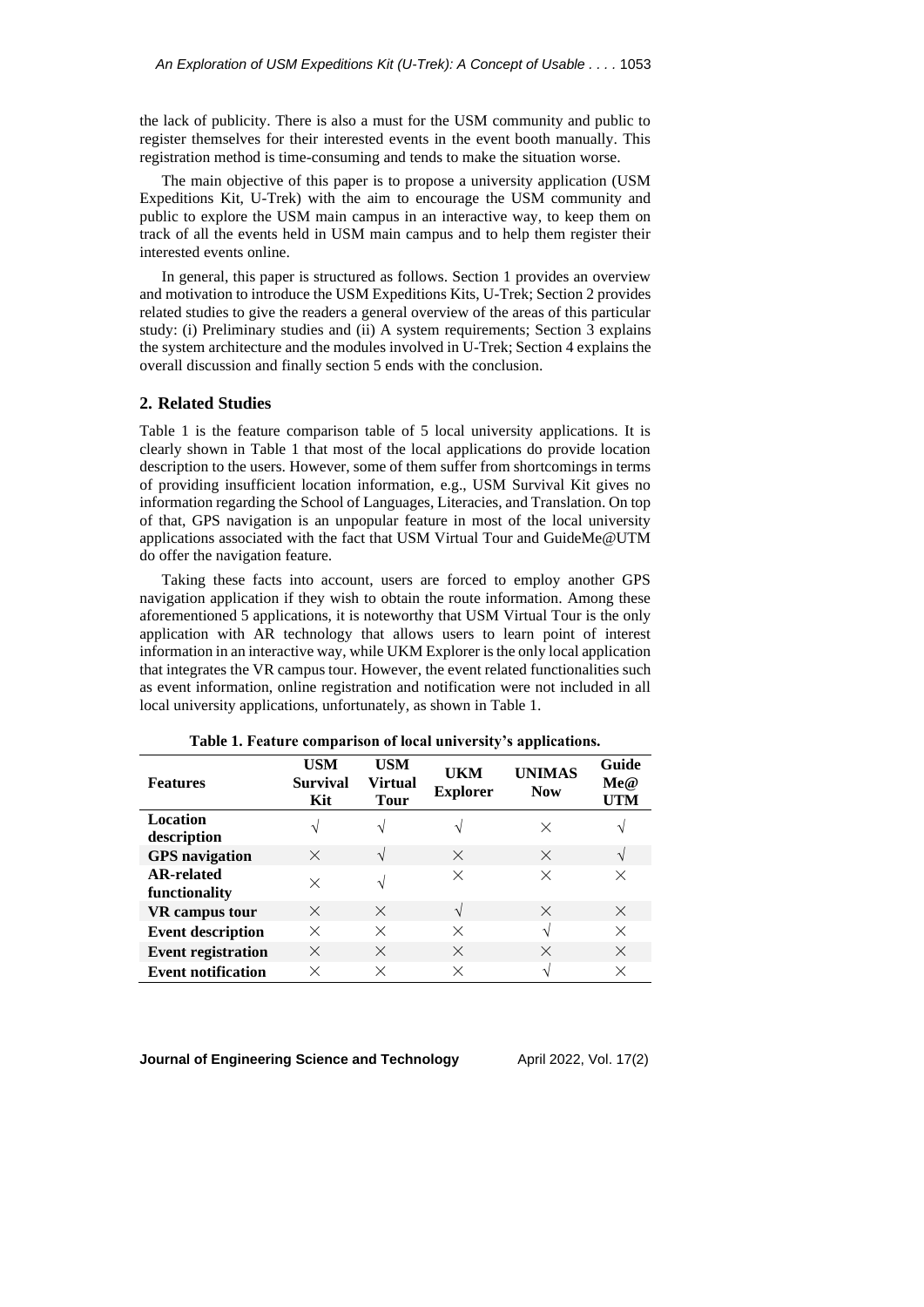Table 2 shows the feature comparison of 5 international university applications. It is clearly tabulated in Table 2 that 3 out of 5 international applications do provide location description to the users and 4 of them are equipped with the GPS navigation guiding the user from current location to their desired destination. It has also been reported in Table 2 that there is no international application providing the AR-related functionality to the user, up to date. However, it is noteworthy that Yale University and University of Texas are two leading university applications with integrated VR campus tour feature. The users are, thereby, able to explore the campus environment virtually and independently with the aid of VR-related functionality. Apart from that, it is also clearly shown in Table 2 that all international university applications give access to the event information allowing the users to grab the first-hand events' details. Nonetheless, most of the international university's applications are still not integrated with event online registration and notification features.

| <b>Features</b>                    | <b>University</b><br><b>Club of New</b><br>York | Yale<br><b>Mobile</b> | <b>Oiler</b><br><b>Mobile</b> | <b>ITD</b><br><b>Mobile</b> | <b>UNOmaha</b> |
|------------------------------------|-------------------------------------------------|-----------------------|-------------------------------|-----------------------------|----------------|
| <b>Location</b><br>description     | $\times$                                        | ×                     |                               |                             |                |
| <b>GPS</b> navigation              | X                                               |                       | $\mathcal{L}$                 |                             |                |
| <b>AR-related</b><br>functionality | X                                               | $\times$              | X                             | $\times$                    | $\times$       |
| <b>VR</b> campus tour              | $\times$                                        |                       | $\times$                      | $\mathcal{N}$               | $\times$       |
| <b>Event description</b>           | اد                                              |                       | N                             | ٦Ι                          | $\mathbf{v}$   |
| <b>Event registration</b>          | اد                                              | $\times$              | $\times$                      | $\times$                    | $\times$       |
| <b>Event notification</b>          |                                                 | ×                     | $\times$                      | ×                           |                |

**Table 2. Feature comparison of international university's applications.**

In this particular paper, USM Expeditions Kit (U-Trek) application equipped with the location-related features, virtual reality (VR) campus tour, augmented reality (AR) interactive camera, AR poster tracker coupled with event-related functionalities is proposed and reported. A mobile application on Android will be developed for Clients, while a web application will be introduced to Admin for them to manage the data in U-Trek mobile application.

### **2.1. Preliminary Study**

A survey was conducted to get the feedback from respondents who are currently using USM applications in March 2020, i.e., USM Survival Kit and USM Virtual Tour. Accordingly, 5 questions were asked during the survey with Google Forms. This survey form was randomly distributed to USM community and public with different educational backgrounds. A total of 60 responses have been collected throughout this survey and analysed. We follow similar path of work by Hussain et al. [13] where they utilised a small set of respondents to provide the need or basis on the proposed work.

Table 3 shows the information gathered from these 60 respondents throughout the survey. Among these respondents, majority of them are predominantly USM students, followed by public (outsider) and USM staff. 49 out of 60 respondents are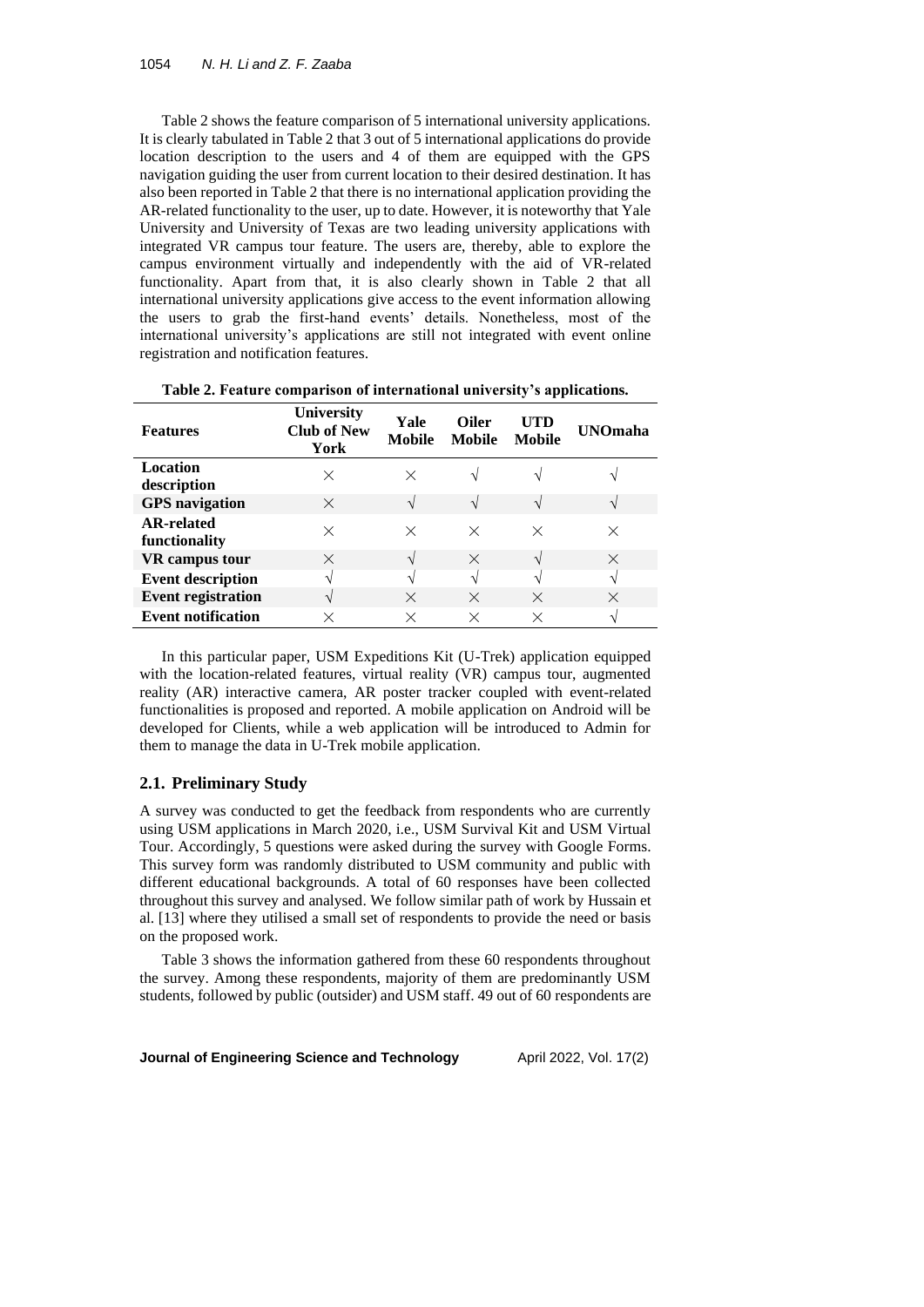with undergraduate educational qualification, while 66.7% of respondents ( $\sim$ 40 people) have relevant experience with the USM existing application (e.g., USM Survival Kit / USM Virtual Tour).

|                                                                                    | <b>Frequency</b> | Percentage $(\% )$ |  |  |  |  |
|------------------------------------------------------------------------------------|------------------|--------------------|--|--|--|--|
| <b>Identity</b>                                                                    |                  |                    |  |  |  |  |
| <b>USM</b> student                                                                 | 49               | 81.7               |  |  |  |  |
| USM staff                                                                          | 5                | 8.3                |  |  |  |  |
| Public (Outsider)                                                                  | 6                | 10.0               |  |  |  |  |
| <b>Educational Background</b>                                                      |                  |                    |  |  |  |  |
| SPM / STPM                                                                         | 4                | 6.7                |  |  |  |  |
| Certificate / Diploma                                                              | $\mathfrak{D}$   | 3.3                |  |  |  |  |
| Undergraduate (e.g. bachelor's degree)                                             | 49               | 81.7               |  |  |  |  |
| Postgraduate (e.g. master, PHD)                                                    | 5                | 8.3                |  |  |  |  |
| Other                                                                              | $\Omega$         | 0                  |  |  |  |  |
| Have you ever tried USM existing application (USM survival kit / USM virtual tour) |                  |                    |  |  |  |  |
| before?                                                                            |                  |                    |  |  |  |  |
| Yes                                                                                | 40               | 66.7               |  |  |  |  |
| N <sub>0</sub>                                                                     | 20               | 33.3               |  |  |  |  |

**Table 3. Survey respondent information.**

Table 4 shows that among these 40 respondents, 95% of them claimed that USM survival kit was their most frequently used USM application. It is interesting to note that most of the respondents are still satisfied (satisfaction rate of 3) with the USM existing application, in general. In relation to dissatisfaction were considered for USM existing applications: (i) very limited features; (ii) lack of information; and (iii) less information. 2.5% of respondents choosing 'other' option feels that the current USM application is not that responsive. In order to minimize these limitations, most of the respondents suggested that USM application should be equipped with additional features, i.e., event-related functionalities, locationrelated functionalities and VR/AR interactive functionalities. Additionally, it is also recommended that USM application should provide a better public transport map, search function for places and current live position of buses. 92.5% of the respondents would give a try on the 'improved' version of application that can help them explore USM.

**Table 4. Survey questions result. Frequency Percentage (%) What is your most frequently used USM existing application?** USM Survival Kit 38 38 95 USM Virtual Tour 2 5 **Rate your overall satisfaction with your experience in using USM existing application(s).**  $1$  0 0 2  $\overline{4}$  10 3 26 65 4 9 22.5 5 1 2.5 **\*What aspect(s) are you dissatisfied with existing applications?** Lack of information 23 57.5<br>Less interactive 25 62.5 Less interactive 25 62.5<br>
Limited features 25 62.5 Limited features 25 62.5<br>Difficult to use 6 15 Difficult to use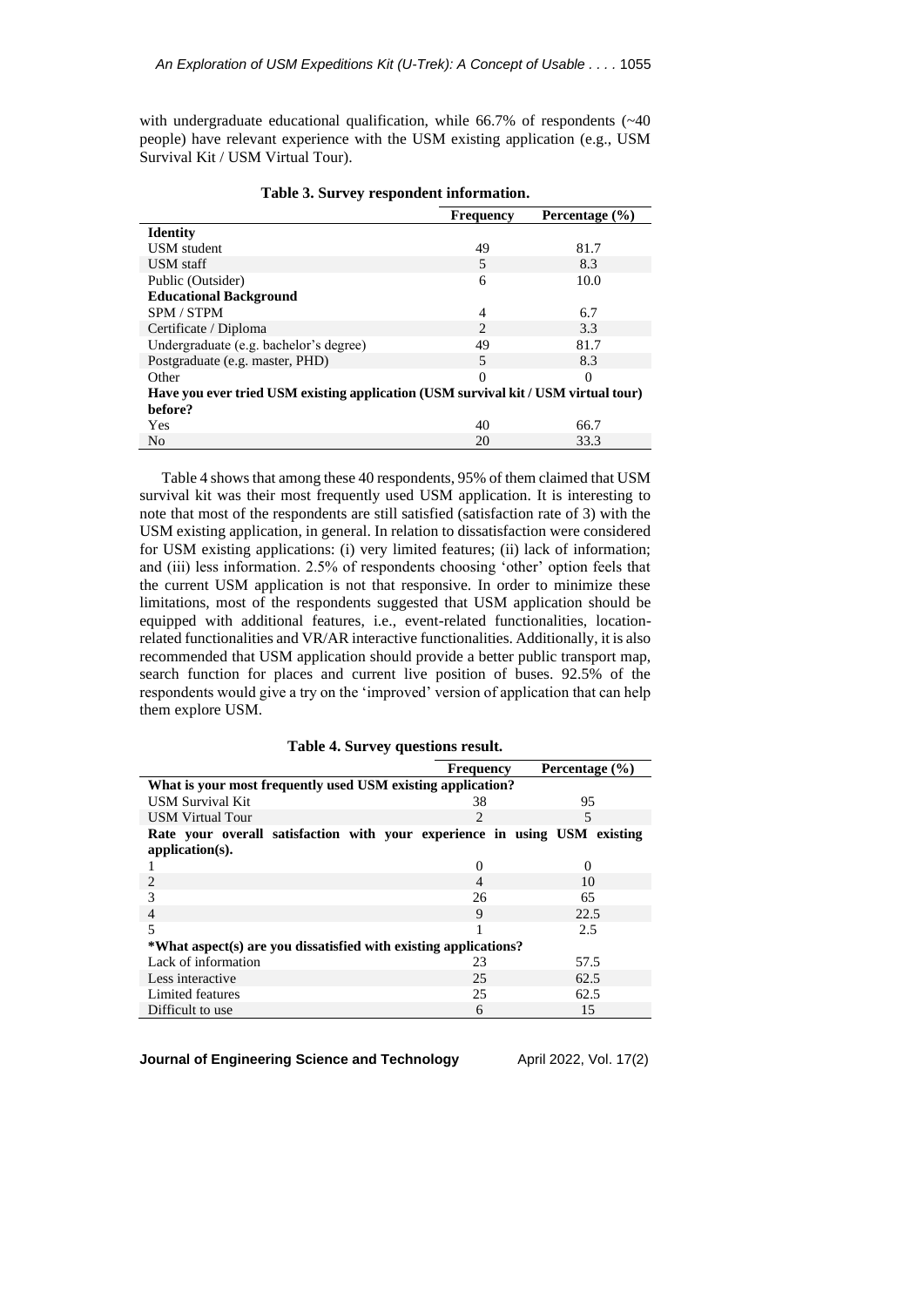| Other                                                                               |                             | 2.5  |  |  |  |
|-------------------------------------------------------------------------------------|-----------------------------|------|--|--|--|
| *What is/are your recommended feature(s)?                                           |                             |      |  |  |  |
| Provide event-related functionalities                                               | 25                          | 62.5 |  |  |  |
| Integrate with interactive feature (VR/AR)                                          | 26                          | 65   |  |  |  |
| Embed with location-related functionalities                                         | 22                          | 55   |  |  |  |
| Other                                                                               | $\mathcal{L}$               | 5    |  |  |  |
| Imagine if you can use an application that can help to explore USM (e.g. VR/AR      |                             |      |  |  |  |
| interactive feature, event and location information). Would you like to give a try? |                             |      |  |  |  |
| Yes                                                                                 | 37                          | 92.5 |  |  |  |
| N <sub>0</sub>                                                                      |                             | 2.5  |  |  |  |
| Maybe                                                                               | $\mathcal{D}_{\mathcal{L}}$ | 5    |  |  |  |
| Note:* indicates that respondents may choose more the one options.                  |                             |      |  |  |  |

Figure 1 illustrates the comparison mapping of the feature available in existing applications. It can be noted that none of the identified applications utilised ARrelated functionalities, VR campus tour and event registration, respectively. In fact, four of these applications (i.e., USM Survival Kit, UNIMAS Now, GuideMe@UTM and UNOmaha) do not provide any of these functions at all and the remaining applications utilised at least one function. We believe that each of these applications serve with different purposes in their respective universities.

| <b>Applications</b> | <b>Features</b>         |                            | AR-related functionality |                       | VR campus tour | Event<br>registration |
|---------------------|-------------------------|----------------------------|--------------------------|-----------------------|----------------|-----------------------|
|                     |                         |                            |                          |                       |                |                       |
|                     | <b>USM Survival Kit</b> | No                         |                          | No                    |                | No                    |
|                     | <b>USM Virtual Tour</b> |                            | Yes                      | No                    |                | No                    |
|                     | <b>UKM</b> Explorer     |                            | No                       | Yes                   |                | No                    |
|                     | <b>UNIMAS Now</b>       |                            | No                       |                       | No             | No                    |
|                     | GuideMe@UTM             |                            | No                       |                       | No             | No                    |
|                     | University Club of New  |                            | No                       | No                    |                | <b>Yes</b>            |
|                     | York                    |                            |                          |                       |                |                       |
|                     | <b>Yale Mobile</b>      | No                         |                          | Yes                   |                | No                    |
|                     | Oiler Mobile            | $\overline{\text{No}}$     |                          | $\overline{N}$ o      |                | Yes                   |
|                     | <b>UTD Mobile</b>       | No                         |                          | Yes                   |                | No                    |
|                     | UNOmaha                 |                            | No                       |                       | No             | No                    |
|                     |                         |                            |                          |                       |                |                       |
| *What is/are your   |                         | Integrate with interactive |                          | Provide event-related |                |                       |
| recommended         |                         | feature (VR/AR)            |                          | functionalities       |                |                       |
|                     | feature(s)?             |                            |                          |                       |                |                       |
|                     | Frequency               |                            | $\overline{26}$          |                       | 25             |                       |
|                     | Percentage(%)           | 65                         |                          |                       | 62.5           |                       |

#### **Fig. 1. Mapping of Comparison of feature available in existing application to survey.**

According to the survey results, integrated with interactive feature (VR/AR) and equipped with event-related functionalities in current USM applications are the top two most recommended features from the end users. Based on literature review, AR-related functionality, VR campus tour and event registration are not available in most of the local and international existing applications. It is clearly shown in Fig. 1 that only 1 out of 10 local and international existing applications has the AR-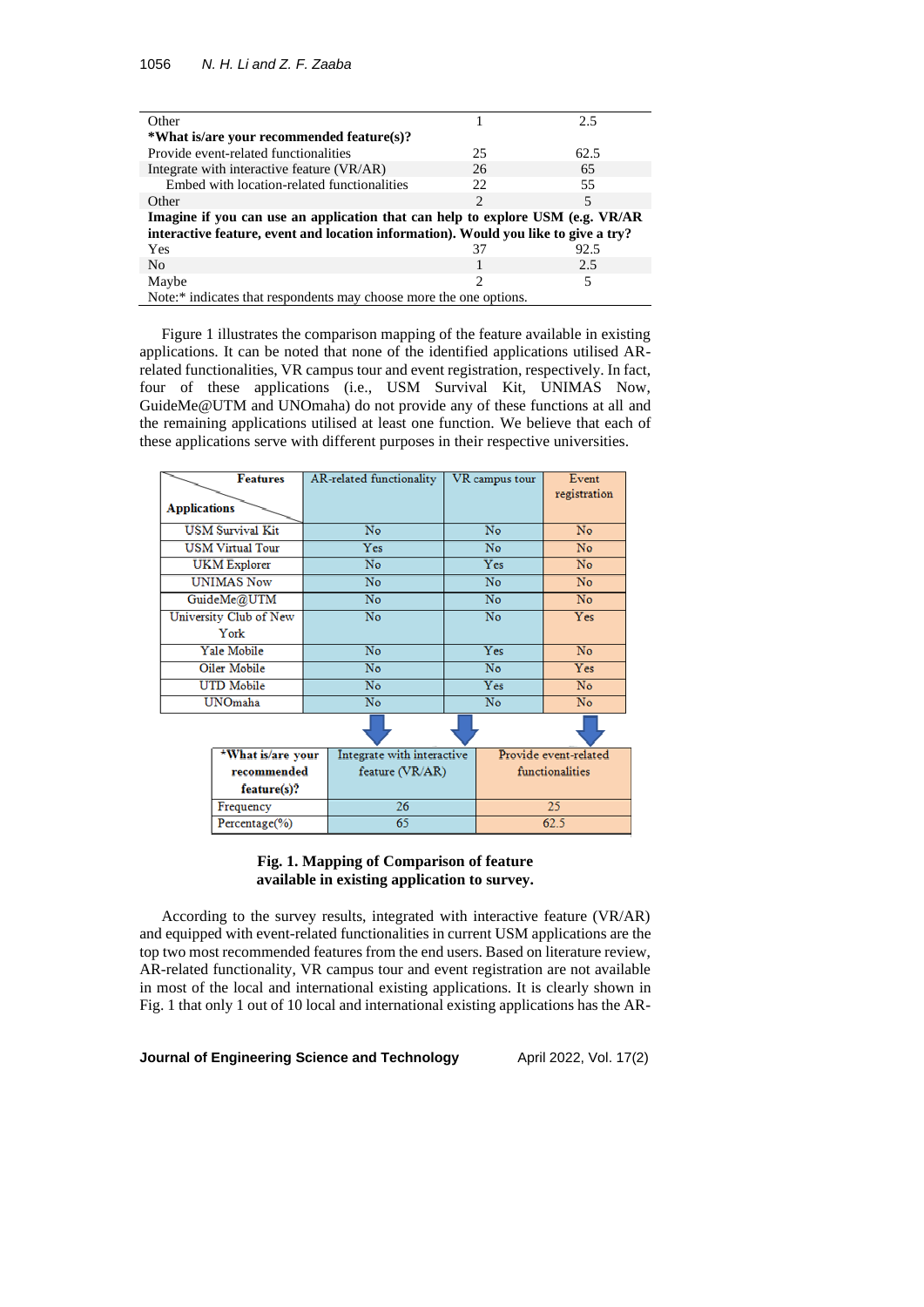related functionality and/or event registration, while only 3 existing applications are embedded with VR campus tour. Based on these inputs/findings, USM Expeditions Kits should be equipped with interactive features and event-related functionalities to meet the end user's requirements and needs.

## **2.2. System requirements**

U-Trek is specially designed to USM community and public to ease their life in USM main campus. U-Trek has similar capabilities as of other existing systems in terms of the location and event-related functionalities. However, U-Trek has been equipped with more functionalities in relation to virtual reality and augmented reality. The main capabilities of U-Trek are listed below:

- Provide clear location and event information to the users.
- Provide navigation function to guide the users from current location to a specific location.
- Allow the users to register an event online as well as to receive event notification.
- Provide a virtual campus tour to the users with the aid of VR technology.
- Recognize the event poster and overlay the additional information in the camera view with the help of AR technology.
- Provide augmented reality interactive camera to capture photo with 3D virtual mascots and allow the users to claim their mystery gifts from USM bookshop (Full collection is uploaded to social media completely).

### **3.Proposed Solution**

Figure 2 shows that U-Trek consists of five (5) main modules: (i) Location Management Module, (ii) Virtual Reality (VR) Campus Tour Module, (iii) Augmented Reality (AR) Module, (iv) Event Management Module, and (v) Admin Management Module.



**Fig. 2. U-Trek modules.**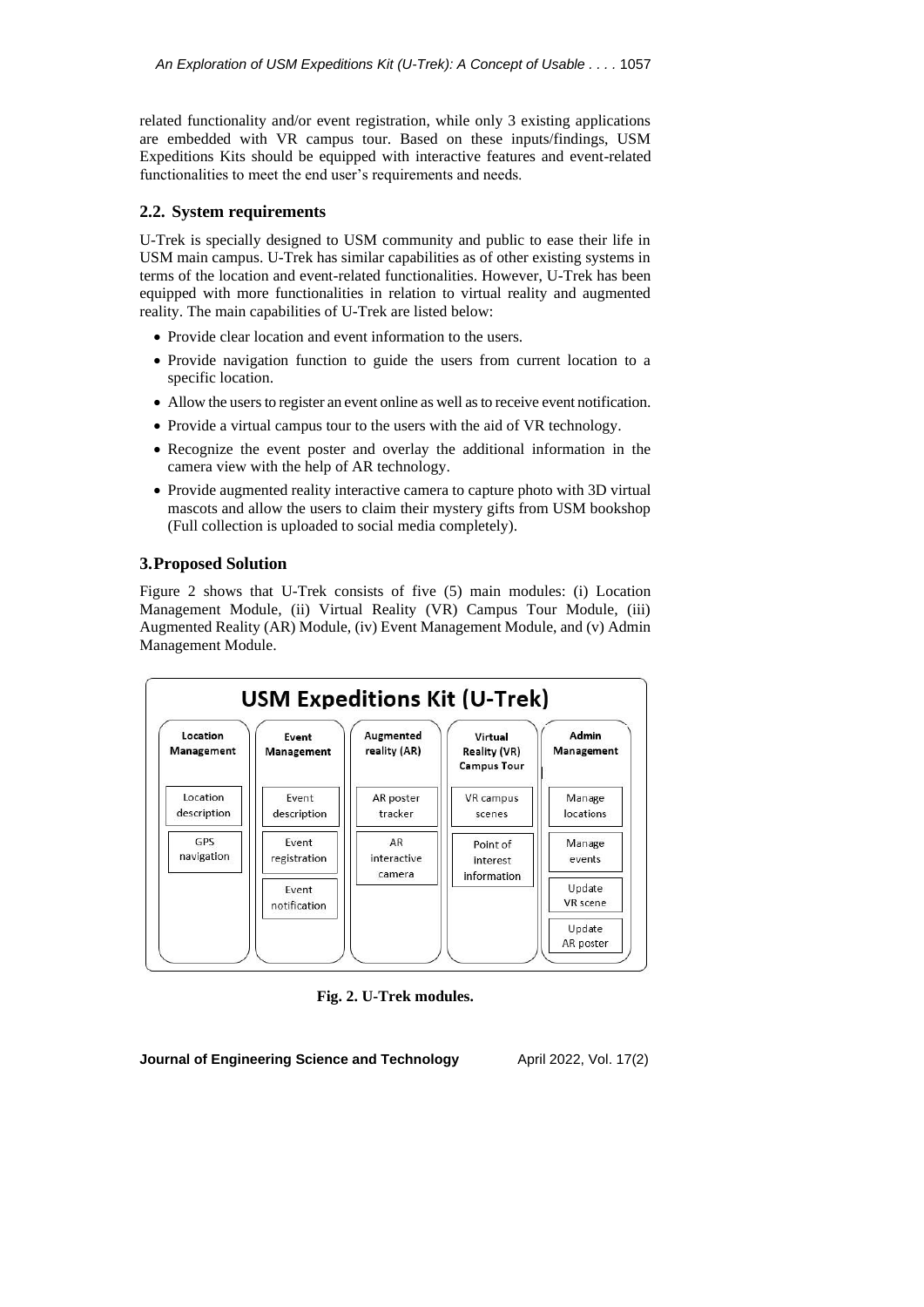## **3.1. Location management module**

The user can access to location official web page to get the location information such as contact, address, coordinate and description. U-Trek will be integrated into device's map application to navigate users from their current location to their desired destination.

# **3.2. Event management module**

Event information such as venue, time, date, fee and description will be displayed. Users can not only register their interested event online, but also can check their registered events list. Additionally, a location-based notification will also prompt users regarding today's event held in a particular geofence. The notification works in both foreground and background of the U-Trek.

# **3.3. Augmented reality (AR)**

This module consists of two main features, i.e., AR interactive camera and AR poster tracker. The main aim of AR interactive camera is to encourage the users to explore the point of interest (POI) in the campus by themselves, while the purpose of AR poster tracker is to display extra event information in the AR mode.

## **3.3.1. AR interactive camera**

Each point of interest represents one mascot store and has one virtual mascot representative. Users are allowed to take picture with 3D virtual mascot in each mascot store. The pictures captured will be saved in the device's gallery automatically once the capture button is clicked. These pictures can be uploaded and shared across social networks. Map is also provided to ease users to track mascot store locations. It is noteworthy that the user can claim a mystery gift from the USM bookshop if the user collects and uploads those pictures with different mascots to social networks successfully. Bear in mind that the pictures uploaded and shared must contain POI plaque; Else, the pictures will be considered invalid.

# **3.3.2. AR poster tracker**

By just focusing the poster with a camera equipped with AR poster tracker app, an additional event information will be overlaid in the camera view provided the poster is recognized. Additionally, 'Refresh' button can be used to clear the AR scene before screening the next poster. Anyhow, this feature is only applicable to track/screen those posters with 'AR poster tracker' logo.

# **3.4. Virtual reality (VR) campus tour**

Equipped with the VR technology, USM environment in the VR mode will be illustrated. This feature is designed to be user-friendly considering instructions will be provided before entering the VR scene. Sound is also integrated as a virtual commentator to introduce the scene, while the 3D virtual mascot is incorporated to promote interactivity and user engagement. Each POI will have its own unique information icon and the POI information will be displayed if the information icon is hovered.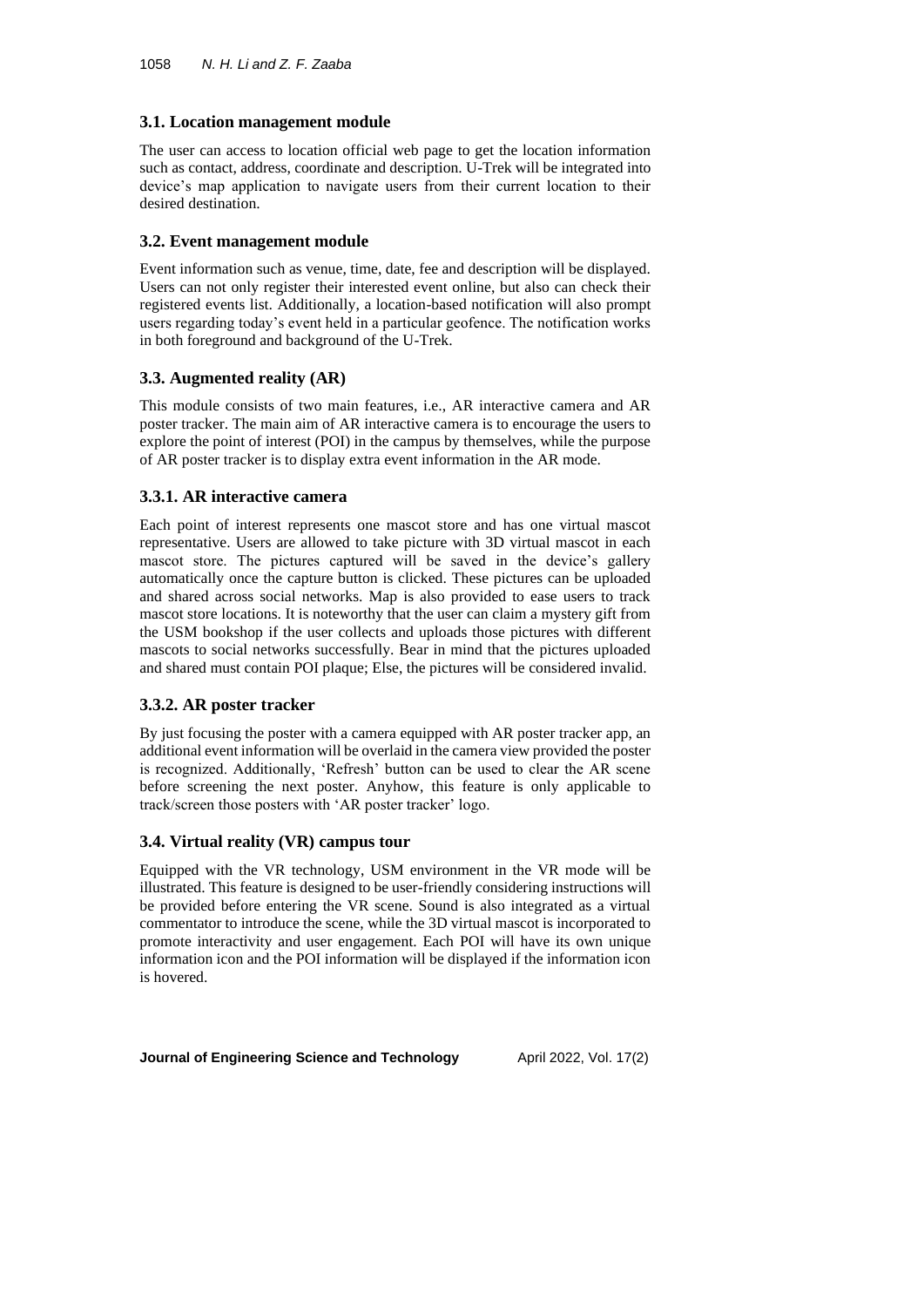#### **3.5. Admin management**

Locations and events information could be viewed, created, updated and/or deleted. The VR scene information (i.e., background, sound, POI name and information) as well as the image target, event information and sound of the AR poster tracker can be updated.

Figure 3 shows the overview of the system architecture diagram of U-Trek. U-Trek basically consists of 2 users: (i) client, and (ii) admin. Specifically, USM community and public will be the client and they can access to U-Trek via mobile application. It is a must for the client to use an Android mobile device with android version 7.0 or above to access the mobile application. On the other hand, admin will access to the U-Trek web application via the desktop's web browser or laptop's web browser. The web server is WampServer with local host used to send and receive the requests from / to the cloud database. Accordingly, both mobile and web applications share the same cloud database, i.e., Firebase Real time. Internet is required to access the cloud database from mobile and web application.



**Fig. 3. U-Trek architecture diagram.**

#### **3.6. U-Trek Mobile Application Architecture**

Figure 4 shows the mobile application architecture of U-Trek. It is worth to mention that the presentation layer can be accessed by either the USM community or public. Specifically, AR interface is used to present the camera view; VR interface is adopted to demonstrate the VR dual display for the VR headset; Notification interface is to ensure easy access to the event notification when U-Trek application is running in the background; Application layer is the layer that specifies the mobile application's main functionalities, i.e., location navigation, event registration, event notification, VR campus tour, AR interactive camera and AR poster tracker; Data service layer defines the database connected to mobile application. U-Trek mobile application adopted Firebase Realtime Database, noSQL database where the database is set up in the cloud server to store all the application data.

#### **3.7. U-Trek Web Application Architecture**

Figure 5 shows the web application architecture of U-Trek. The presentation layer is only accessible by the admin. Accordingly, data presentation interface is used to present the database data in charts and graphs forms with a better visualization;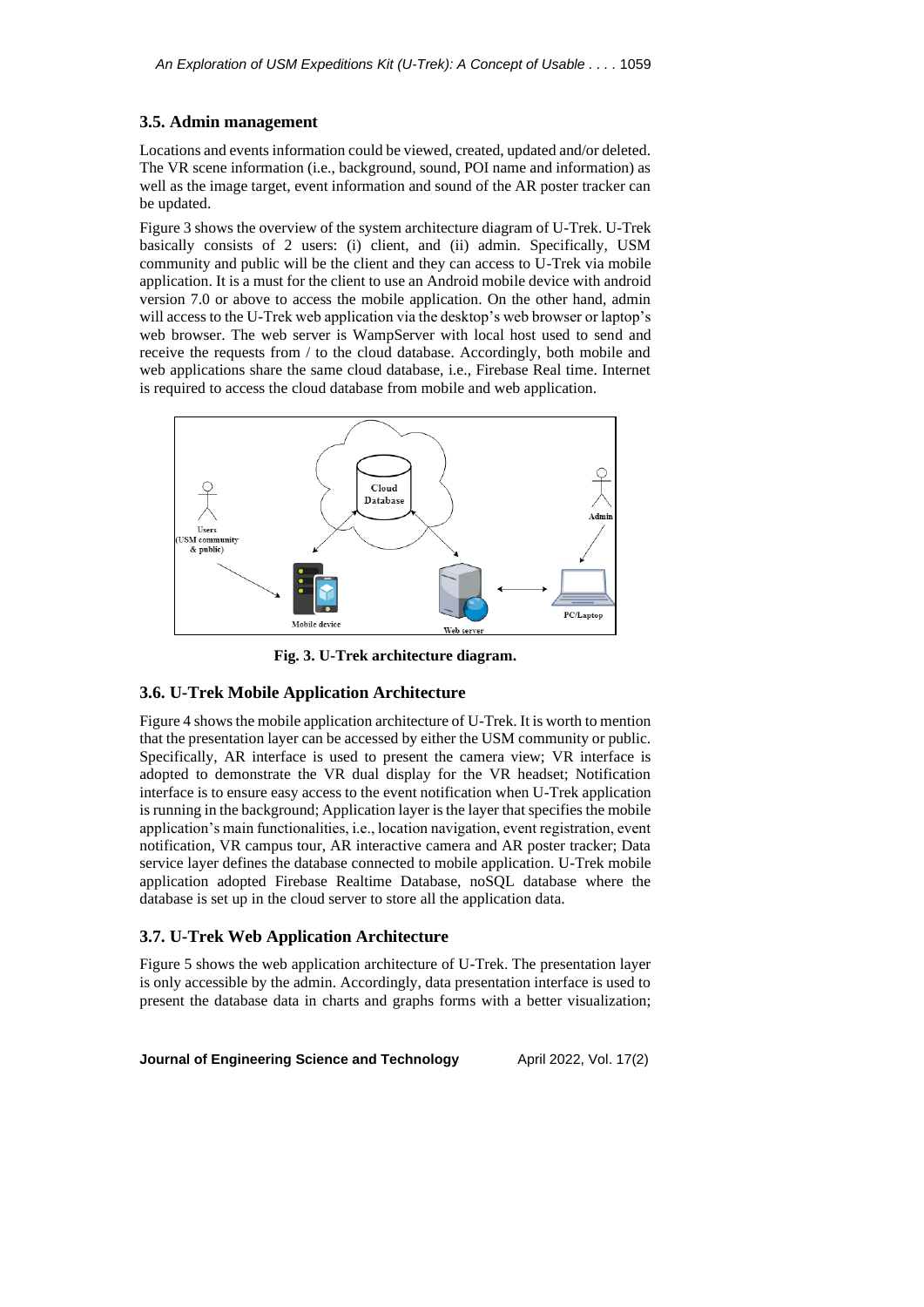Application layer specifies the web application's main functionalities, i.e., manage locations, manage events, update AR poster and update VR scene; Data service layer states the database connected to web application. U-Trek Web application used Firebase Realtime Database, noSQL database where the database is set up in the cloud server to store all the application data.



**Fig. 4. Mobile application architecture.**



**Fig. 5. Web application architecture.**

### **3.8. Admin management**

Augmented reality (AR) is the new sort of technology offering users to experience things in fun and interactive ways. Marker-based augmented reality equipped with camera and visual cues was used in this specific project. Figure 6 illustrates the simplified algorithm of marker-based augmented reality. Accordingly, binary image is the input for image processing; the binary image is then processed using an image processing technique to detect the AR marker. The location of the marker could be determined provided the AR marker is able to be detected. The marker's location could be subsequently used as the input to identify the pattern. The pattern is indicated as the relative six degrees of freedom (DOF) position of the camera in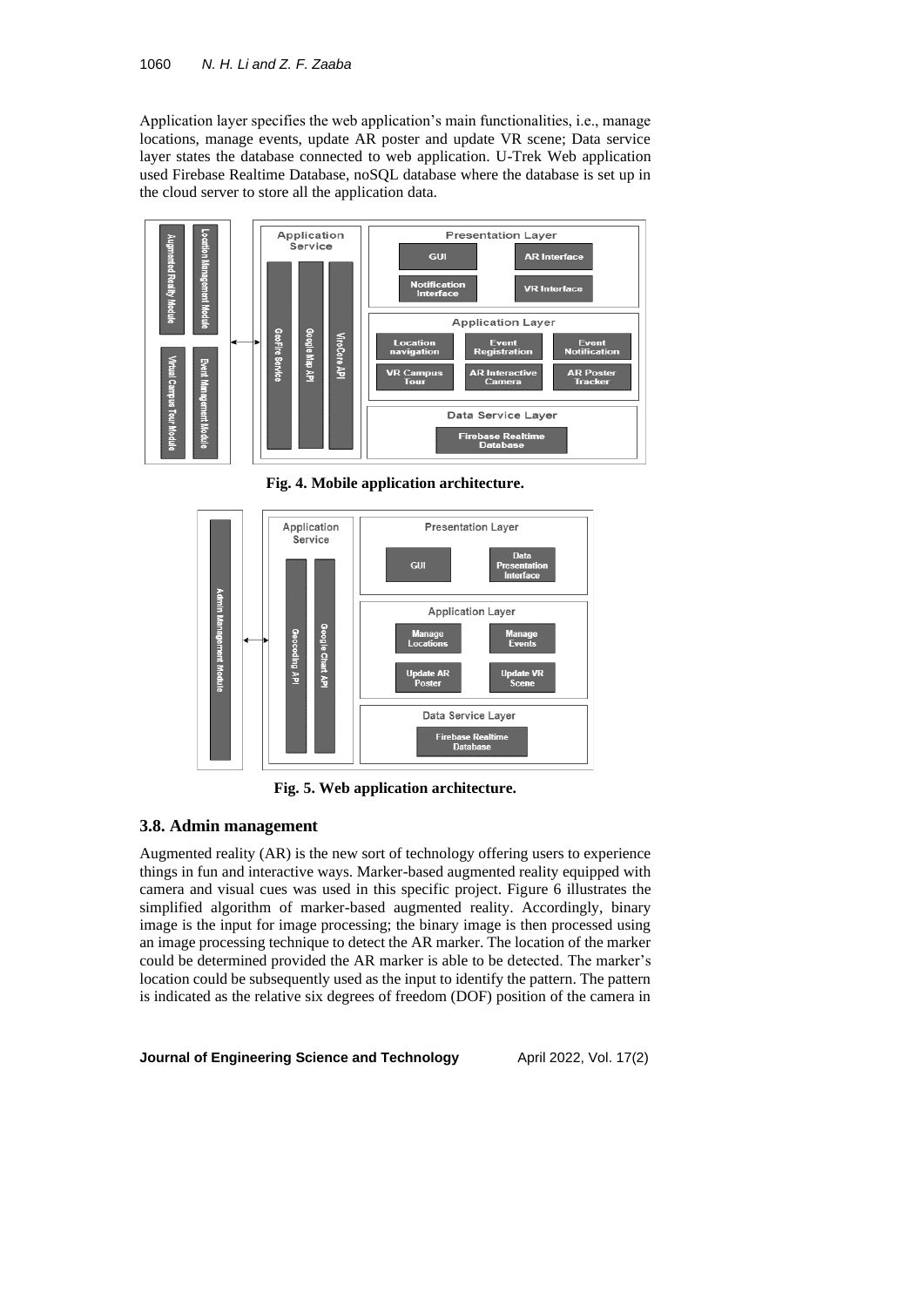real time, i.e., 3D position and 3D orientation of an object. The original image and the virtual components are then combined using the computed pattern. Finally, the augmented image is rendered on the display screen of the mobile device. The AR applications of this project are well comprehended from Figs. 7 and 8 illustrating the virtual objects in the real-world environment.



**Fig. 6. Marker-based augmented reality algorithm.**



**Fig. 7. AR interactive camera. Fig. 8. AR poster tracker.**



#### **3.9. Virtual reality development algorithm**

Virtual reality is an interesting technology allowing the users to catch a glimpse of the atmosphere of the place in advance before heading to the actual destination. Figure 9 shows the simplified virtual reality process and Table 5 indicates how the algorithm being applied in the application. To create a satisfactory VR application, three vital criteria must be considered.

**Journal of Engineering Science and Technology** April 2022, Vol. 17(2)

**GUIDE** 

Exhibition & Workshop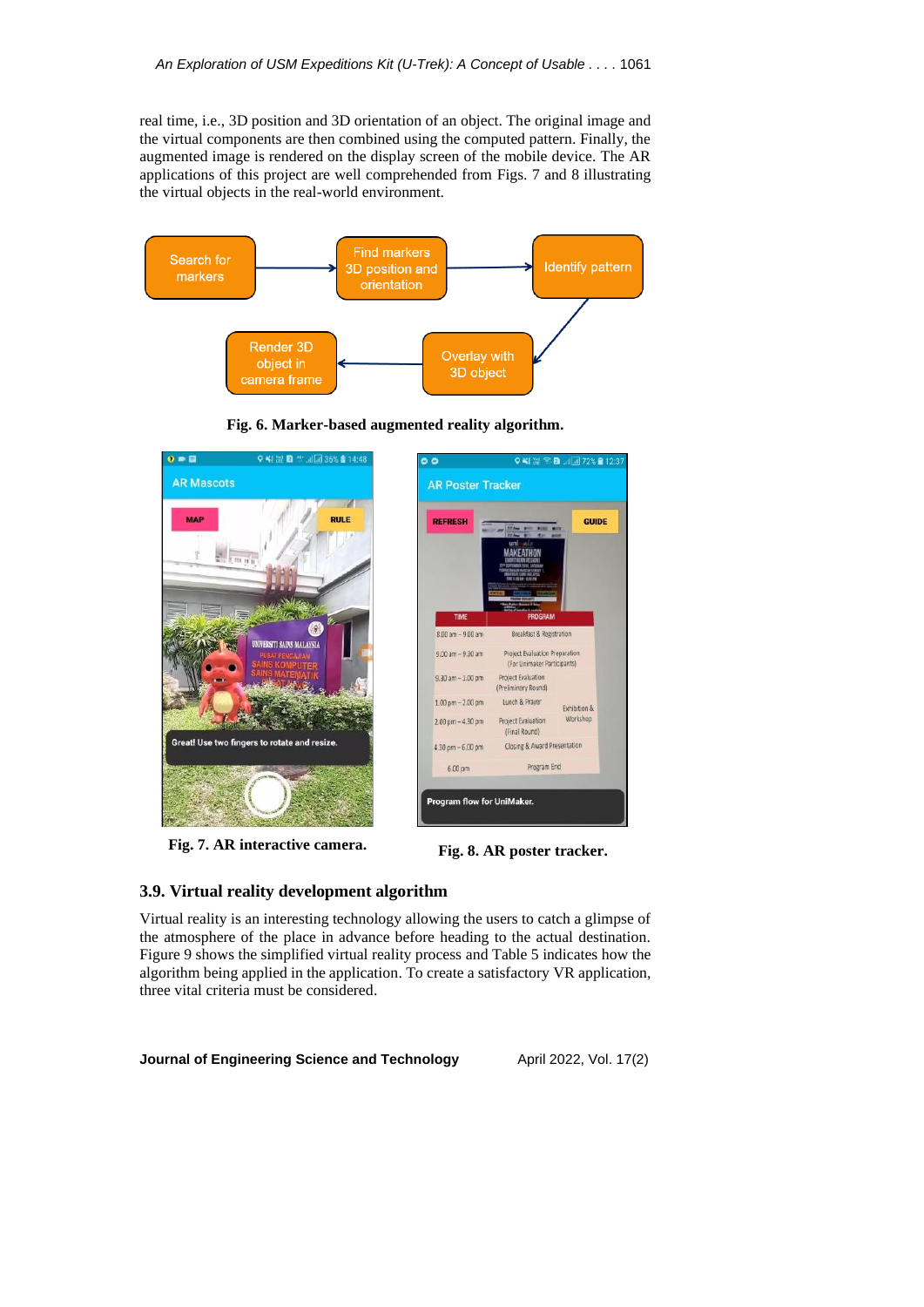### **3.9.1. Development direction**

There are two primary areas of VR development, i.e., desktop and mobile. Mobile development is used, and it is restricted to the Android platform only in this project. Accordingly, the Android version of mobile devices must be 7.0 and above [14] to support ViroCore framework [15].

#### **3.9.2. Content**

The contents basically encompass of both graphical sand audio contents. Adobe Photoshop CS6 and Pano Fetch (a Google extension tool for downloading 360-degree panoramas from Google Street View) are used to obtain the graphical content to support VR campus tour. In terms of audio content, sound plays an important role to boost immersion and bring user's impression to a new level. In this respect, sound is incorporated into VR scene to introduce and explain to the user.

#### **3.9.3. User interface**

The interaction between the users and VR application is considered. New abstraction is basically required to be evaluated on specific controllers. These controllers are used to control the transitions between VR scenes as well as to manipulate POI information. This criterion is important to improve the user's experience in term of application interactivity.

The VR application of this particular project could be further understood from Figs. 10 and 11 which show the snaps that give a more comprehensive view on the actual essence of the USM main campus.



**Fig. 9. Virtual Reality Process.**



**Fig. 10. VR Scene.**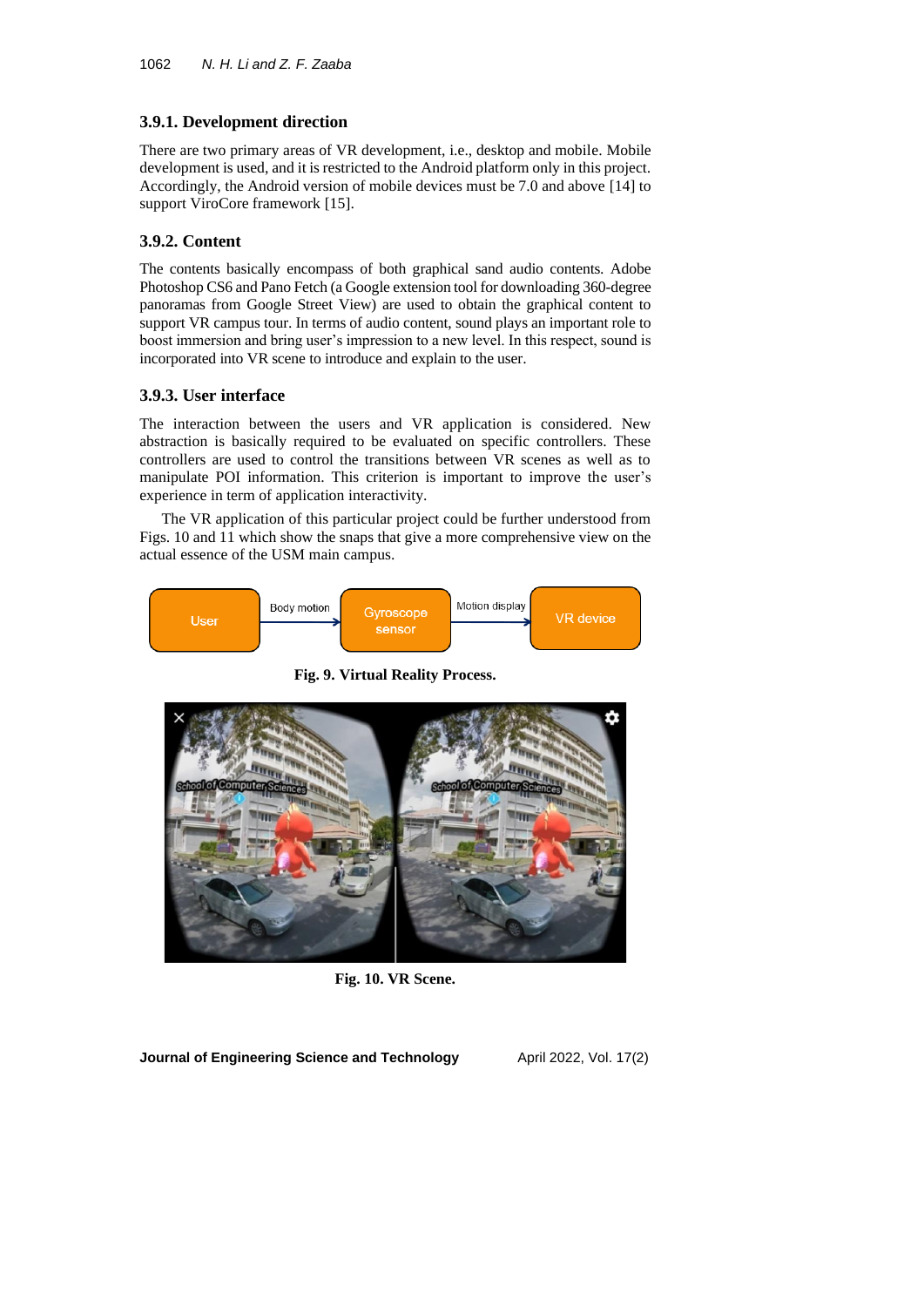

**Fig. 11. POI information in VR scene.**

**Table 5. Flow Chart of VR and descriptions.**

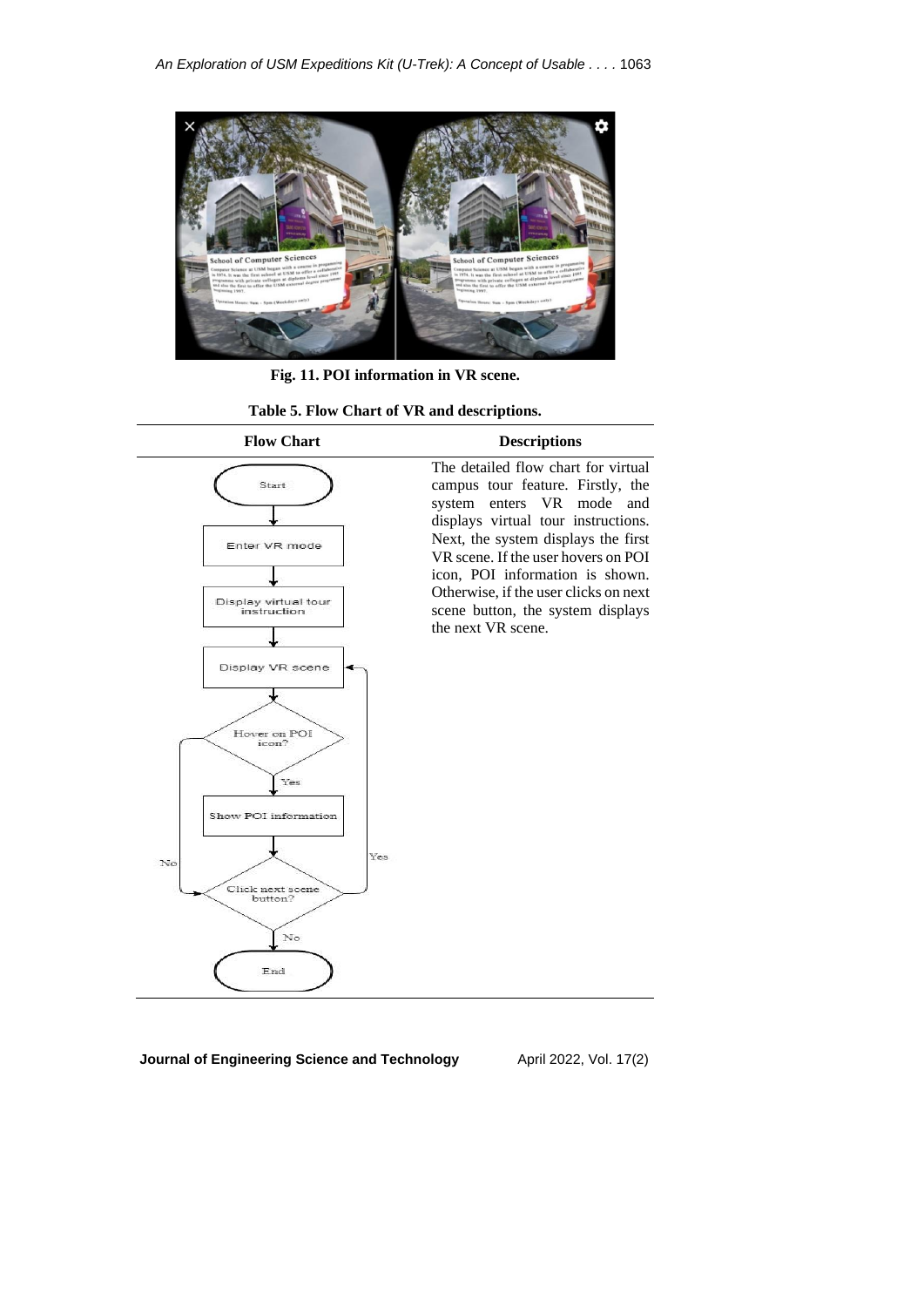#### **3.10. User Acceptance Test (UAT).**

Table 6 highlights the feedback that are gathered from 20 respondents from the user acceptance test (UAT) on the USM Expeditions Kit (U-Trek) application. It implies that 65% of the respondents are strongly satisfied with the application whereas 35% of the respondents are satisfied with the application.

From the perspective of application usability, the result shows that 60% of the respondents agree that U-Trek is easy to use, 35% of them feel that U-Trek is extremely easy to use and the remaining 5% of respondents have the moderate feeling towards the usability. The 20 respondents also claim that they (i.e., 55% of them) are strongly satisfied with all the information obtained from the application regarding USM"s location and event.

Regarding any suggestion to improve the proposed application if there are any drawbacks, none of the respondents claim anything which indicates that they are happy with the current implementation. We probe further by asking the respondents if U-Trek is made available in Google Play Store whether they would like to download and use it respectively, 85% of respondents claim that they will download the application whereas 15% of respondents may consider downloading the application.

Finally, based on the result obtained on the feature that the respondents favour the most, virtual campus tour (VR) is ranked as the most popular feature among the 6 main features implemented in this application. AR interactive camera with the second most popular with the 20%. For location navigation, event notification and AR poster tracker received 5% each, respectively.

In conclusion, from the gathered results, it shows that the respondents are generally satisfied with all the presented features integrated in the U-Trek application. We believe that this application can be further improved and enhanced in term of its functionality and usability before it is ready to be deployed in holistic manner.

|                                                                              | Frequency | Percentage $(\% )$ |  |  |  |  |
|------------------------------------------------------------------------------|-----------|--------------------|--|--|--|--|
| Q.1 Are you satisfied with all the features implemented in this application? |           |                    |  |  |  |  |
| <b>Strongly Unsatisfied</b>                                                  |           |                    |  |  |  |  |
| Unsatisfied                                                                  | 0         | $\Omega$           |  |  |  |  |
| Moderate                                                                     | 0         | $\Omega$           |  |  |  |  |
| Satisfied                                                                    | 7         | 35                 |  |  |  |  |
| Strongly satisfied                                                           | 13        | 65                 |  |  |  |  |
| Q.2 How well do you think is the application usability?                      |           |                    |  |  |  |  |
| <b>Extremely Difficult</b>                                                   |           | 0                  |  |  |  |  |
| <b>Difficult</b>                                                             | $\Omega$  | $\Omega$           |  |  |  |  |
| Moderate                                                                     |           | 5                  |  |  |  |  |
| Easy                                                                         | 12        | 60                 |  |  |  |  |
| <b>Extremely Easy</b>                                                        | 7         | 35                 |  |  |  |  |
| Q.3 Respondents of this application are able to obtain all the information   |           |                    |  |  |  |  |
| they need regarding USM's location and event.                                |           |                    |  |  |  |  |
| <b>Strongly Unsatisfied</b>                                                  |           | 0                  |  |  |  |  |
| Unsatisfied                                                                  | $\Omega$  | $\Omega$           |  |  |  |  |
| Moderate                                                                     |           |                    |  |  |  |  |

**Table 6. User acceptance test result.**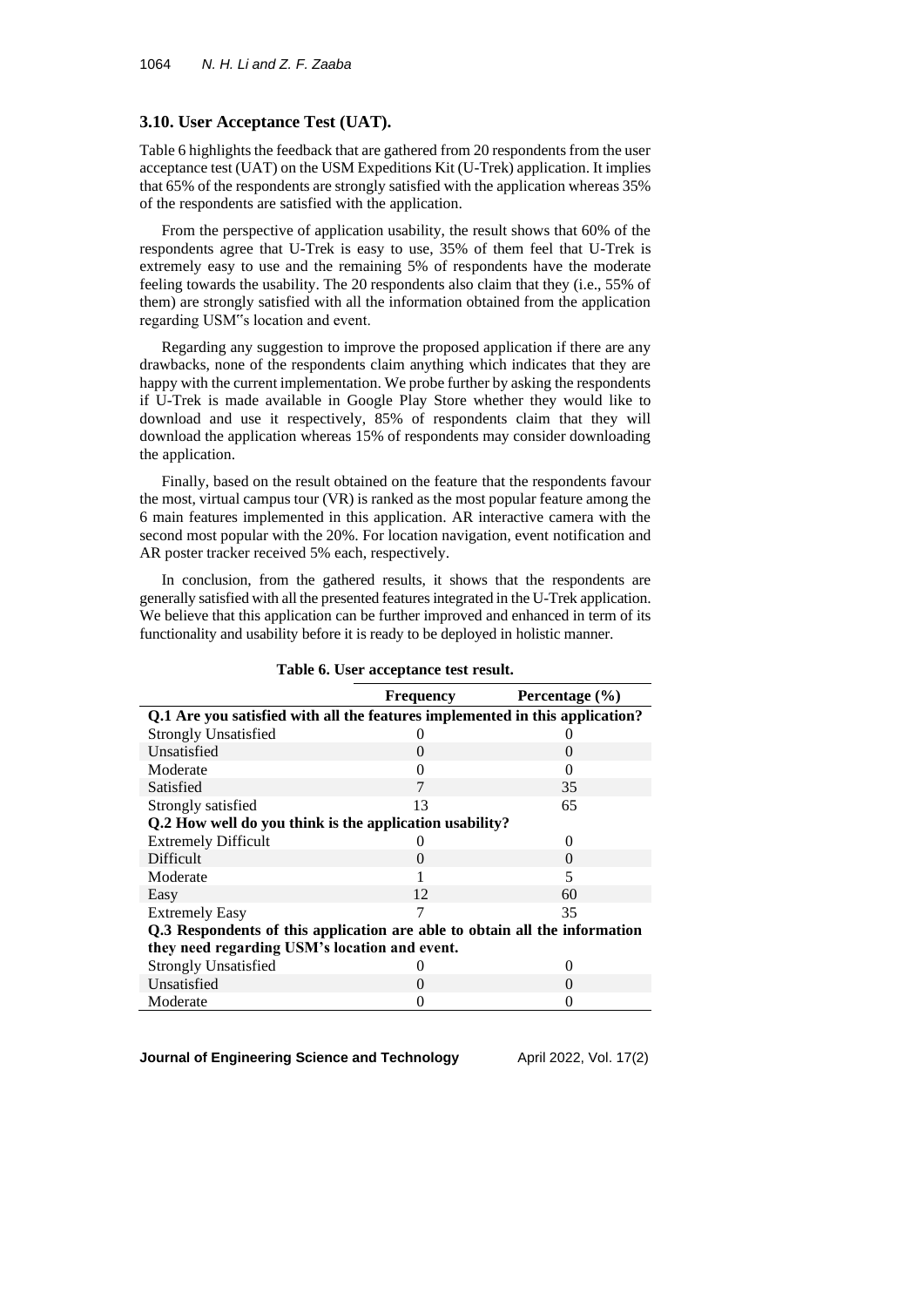| Satisfied                                                                     | 9              | 45       |  |  |  |  |  |
|-------------------------------------------------------------------------------|----------------|----------|--|--|--|--|--|
| Strongly satisfied                                                            | 11             | 55       |  |  |  |  |  |
| Q.4 What feature(s) you think this application is still lacking? (State NA if |                |          |  |  |  |  |  |
| it is not applicable)                                                         |                |          |  |  |  |  |  |
| N/A                                                                           | 20             | 100      |  |  |  |  |  |
| Q.5 If the full version of this application is made available in Google Play  |                |          |  |  |  |  |  |
| Store, will you download and use it to assist you on your journey in USM?     |                |          |  |  |  |  |  |
| Yes                                                                           | 17             | 85       |  |  |  |  |  |
| N <sub>o</sub>                                                                | $\theta$       | $\Omega$ |  |  |  |  |  |
| Maybe                                                                         | 3              | 15       |  |  |  |  |  |
| Q.6 Choose one feature implemented in this application that you like the      |                |          |  |  |  |  |  |
| most?                                                                         |                |          |  |  |  |  |  |
| Location navigation                                                           | 1              | 5        |  |  |  |  |  |
| Event registration                                                            | 0              | 0        |  |  |  |  |  |
| <b>Event Notification</b>                                                     | 1              | 5        |  |  |  |  |  |
| AR interactive camera                                                         | $\overline{4}$ | 20       |  |  |  |  |  |
| AR poster tracker                                                             | 1              | 5        |  |  |  |  |  |
| Virtual campus tour (VR)                                                      | 13             | 65       |  |  |  |  |  |

#### **4. Discussion**

It can be noted that the results from the survey indicated users (i.e. predominantly university students) facing significant challenges to use the current USM applications (i.e. USM survival kit & USM Virtual Tour). There was lack of interactivity, lack of information and limited functionality to be used as claimed by the users. Based on the gathered evidence, USM Expeditions Kit (U-Trek) was proposed to bridge the gaps.

The proposed mobile application can be considered as user friendly and provided with more interactive functionality that improved the three main issues as mentioned. It embedded with GPS to track the journey from place to another, augmented reality (AR) camera to view information and playing games and virtual reality (VR) to ensure students or visitor experienced liked they were physically in the USM.

The proposed functionalities signify the better improvement that had been made to ensure the users can utilized the application accordingly. This work provides significant contributions by highlighting the methods or techniques that can be used to develop an interactive mobile application in a simple way.

This work is the proof of concept that interactivity of the systems can be further enhanced by utilizing various latest techniques such as augmented reality and virtual reality. With the latest Covid-19 pandemic for instance, students from far unable to attend the university physically. Therefore, the proposed solution can span the gaps when students able to look and feel the university environment in safe and interactive manner.

#### **5.Conclusions**

In short, USM Expeditions Kit (U-Trek) can provide users the detailed location and event information. In terms of location-related functionalities, navigation feature could serve its role in giving detailed route information, while the AR interactive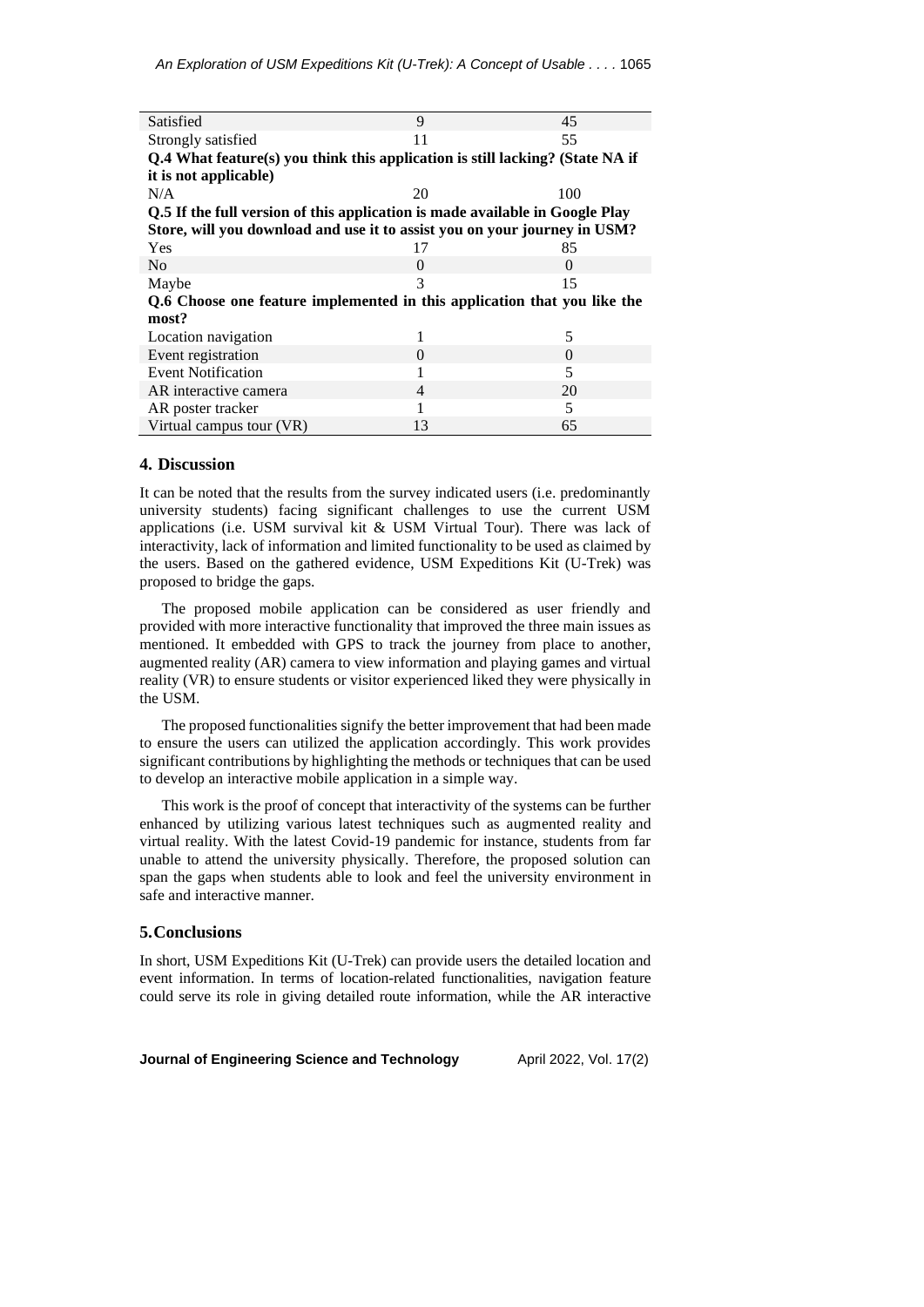camera offers an interesting platform to motivate U-Trek users to explore USM themselves. On top of that, it is noteworthy that the users, especially the public, can enjoy the virtual campus tour considering they can have a glance on the USM environment with 3D effect.

In terms of event-related functionalities, USM community can also keep track of the campus events with location-based notification. Additionally, they could also gain additional details in AR mode by just rising the camera to the event poster. USM community and public can also enjoy the benefits of online event registration. Apart from that, a web application is offered to the admin to manage the data of U-Trek mobile applications in a more convenience way.

It is also worth to mention that U-Trek could increase the usability of virtual campus tour, improve the experience of location navigation to the AR indoor navigation as well as filtering and searching functions for events. For future improvement, more functionalities will be improved especially in regard to AR and VR. U-Trek is a promising application which highlight the possible functions and techniques that can be utilised in one application.

Although the application is focusing in USM environment, it would be useful to the developer or researchers to use this application as a template or guide to develop other mobile applications.

#### **Acknowledgments**

This work had won bronze medal in Novel Research and Innovation Competition (NRIC) 2019 which was held in Universiti Sains Malaysia.

#### **References**

- 1. Top Universities. (2018). Universiti Sains Malaysia (USM) : Rankings, Fees & Courses Details | Top Universities. Retrieved June 15, 2020, from https://www.topuniversities.com/universities/universiti-sains-malaysia-usm.
- 2. USMinfo. (2018). Universiti Sains Malaysia | USMinfo. Retrieved June 15, 2020, from http://www.myusminfo.com/tag/universiti-sains-malaysia/.
- 3. Abdul Rahman, A.A.; Zaaba, Z.F.; and Hussain, A. (2018). Usable tourism application: MyTouristPlanner (MTP), *2018 International Conference on Promising Electronic Technologies (ICPET).* Deir El-Balah, 31-36.
- 4. Chou, T.-L.; and Chanlin, L.-J. (2012). Augmented reality smartphone environment orientation application: a case study of the Fu-Jen university mobile campus touring system. *Procedia-Social and Behavioral Sciences*, 46, 410-416.
- 5. Chen, L.-C.; Lai, Y.-C.; Yeh, Y.-H.; Lin, J.-W.; Lai, C.-N.; and Weng, H.-C. (2013). Enhanced mechanisms for na2vigation and tracking services in smart phones. *Journal of Applied Research and Technology*, 11(2), 272-282.
- 6. Wang, Y.-Y.; Lin, H.-H.; Wang, Y.-S.; Shih, Y.-W.; and Wang, S.-T. (2018). What drives users' intentions to purchase a GPS navigation app: The moderating role of perceived availability of free substitutes. *Internet Research*, 28(1), 251- 274.
- 7. Rahmat, R.F.; Anthonius; Muchtar, M.A.; Hizriadi, A.; and Syahputra, M.F. (2018). Virtual reality interactive media for universitas sumatera utara – a